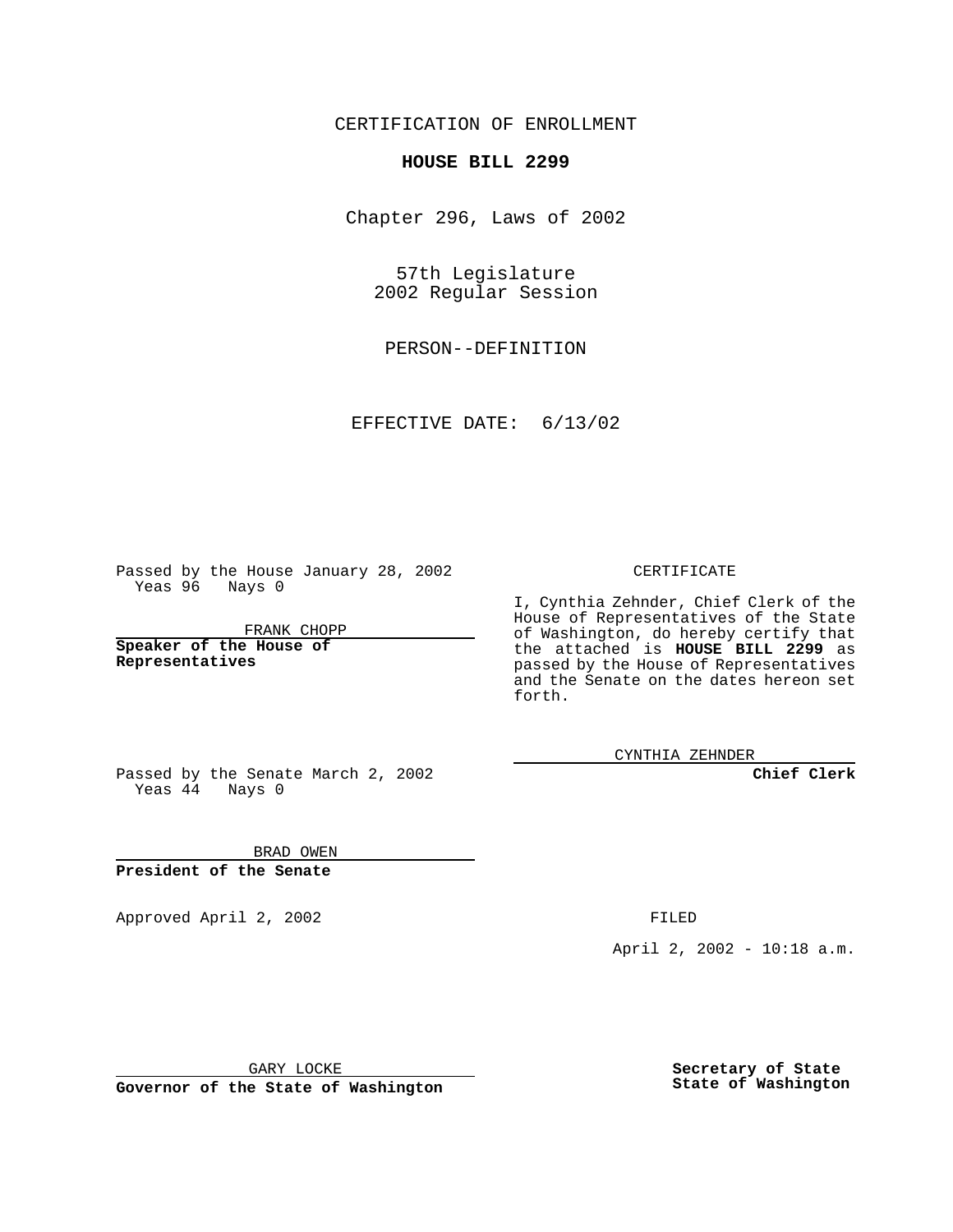## **HOUSE BILL 2299** \_\_\_\_\_\_\_\_\_\_\_\_\_\_\_\_\_\_\_\_\_\_\_\_\_\_\_\_\_\_\_\_\_\_\_\_\_\_\_\_\_\_\_\_\_\_\_

**State of Washington 57th Legislature 2002 Regular Session By** Representatives Esser, Lantz and Benson

Read first time 01/14/2002. Referred to Committee on Judiciary.

 AN ACT Relating to defining person under the business corporation act, uniform limited partnership act, and limited liability company act; and amending RCW 23B.01.400, 25.10.010, and 25.15.005.

BE IT ENACTED BY THE LEGISLATURE OF THE STATE OF WASHINGTON:

 **Sec. 1.** RCW 23B.01.400 and 2000 c 168 s 1 are each amended to read as follows:

 Unless the context clearly requires otherwise, the definitions in this section apply throughout this title.

 (1) "Articles of incorporation" include amended and restated articles of incorporation and articles of merger.

 (2) "Authorized shares" means the shares of all classes a domestic or foreign corporation is authorized to issue.

 (3) "Conspicuous" means so written that a reasonable person against whom the writing is to operate should have noticed it. For example, printing in italics or boldface or contrasting color, or typing in capitals or underlined, is conspicuous.

 (4) "Corporation" or "domestic corporation" means a corporation for profit, which is not a foreign corporation, incorporated under or subject to the provisions of this title.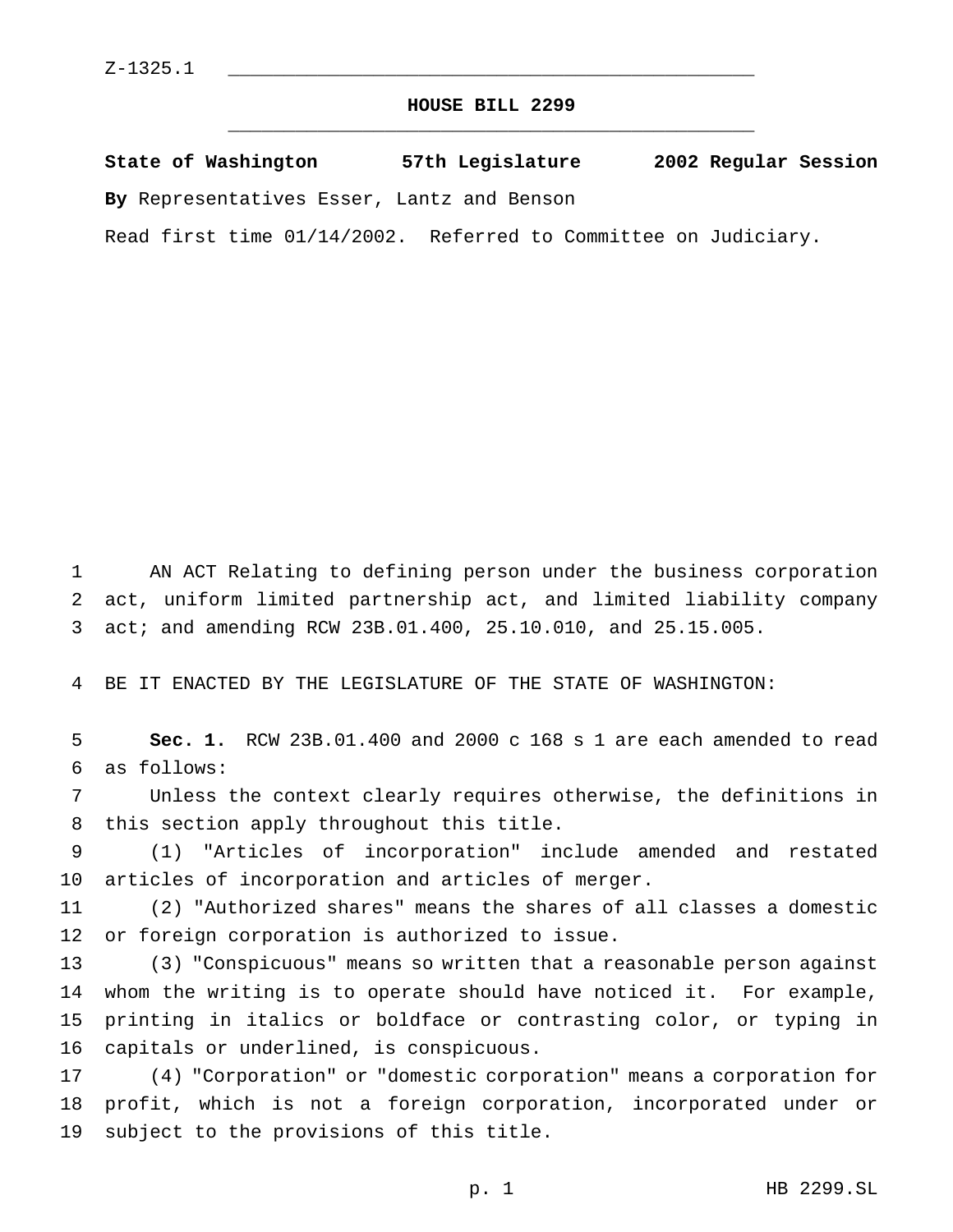(5) "Deliver" includes (a) mailing and (b) for purposes of delivering a demand, consent, or waiver to the corporation or one of its officers, transmission by facsimile equipment.

 (6) "Distribution" means a direct or indirect transfer of money or other property, except its own shares, or incurrence of indebtedness by a corporation to or for the benefit of its shareholders in respect to any of its shares. A distribution may be in the form of a declaration or payment of a dividend; a distribution in partial or complete liquidation, or upon voluntary or involuntary dissolution; a purchase, redemption, or other acquisition of shares; a distribution of indebtedness; or otherwise.

 (7) "Effective date of notice" has the meaning provided in RCW 23B.01.410.

 (8) "Electronic transmission" or "electronically transmitted" means any process of electronic communication not directly involving the physical transfer of paper that is suitable for the retention, retrieval, and reproduction of the transmitted information by the recipient.

 (9) "Employee" includes an officer but not a director. A director may accept duties that make the director also an employee.

 (10) "Entity" includes a corporation and foreign corporation, not- for-profit corporation, profit and not-for-profit unincorporated association, business trust, estate, partnership, trust, and two or more persons having a joint or common economic interest, and the state, United States, and a foreign government.

 (11) "Foreign corporation" means a corporation for profit incorporated under a law other than the law of this state.

 (12) "Foreign limited partnership" means a partnership formed under laws other than of this state and having as partners one or more general partners and one or more limited partners.

 (13) "Governmental subdivision" includes authority, county, district, and municipality.

(14) "Includes" denotes a partial definition.

 (15) "Individual" includes the estate of an incompetent or deceased individual.

 (16) "Limited partnership" or "domestic limited partnership" means a partnership formed by two or more persons under the laws of this state and having one or more general partners and one or more limited partners.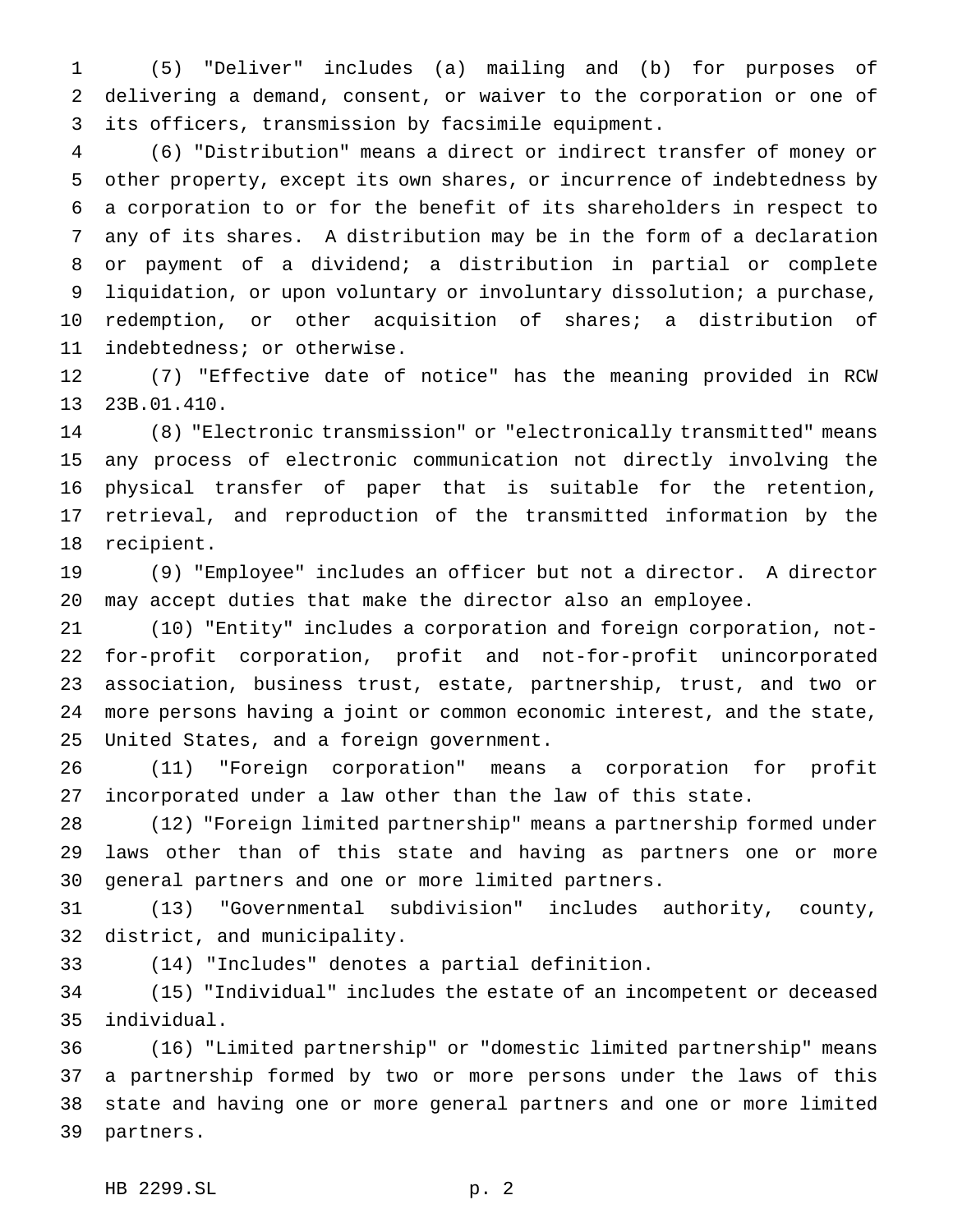(17) "Means" denotes an exhaustive definition.

(18) "Notice" has the meaning provided in RCW 23B.01.410.

 (19) "Person" ((includes an individual and an entity)) means an individual, corporation, business trust, estate, trust, partnership, limited liability company, association, joint venture, government, governmental subdivision, agency, or instrumentality, or any other 7 legal or commercial entity.

 (20) "Principal office" means the office, in or out of this state, so designated in the annual report where the principal executive offices of a domestic or foreign corporation are located.

 (21) "Proceeding" includes civil suit and criminal, administrative, and investigatory action.

 (22) "Public company" means a corporation that has a class of shares registered with the federal securities and exchange commission pursuant to section 12 or 15 of the securities exchange act of 1934, or section 8 of the investment company act of 1940, or any successor statute.

 (23) "Record date" means the date established under chapter 23B.07 RCW on which a corporation determines the identity of its shareholders and their shareholdings for purposes of this title. The determinations shall be made as of the close of business on the record date unless another time for doing so is specified when the record date is fixed. (24) "Secretary" means the corporate officer to whom the board of directors has delegated responsibility under RCW 23B.08.400(3) for custody of the minutes of the meetings of the board of directors and of the shareholders and for authenticating records of the corporation.

 (25) "Shares" means the units into which the proprietary interests in a corporation are divided.

 (26) "Shareholder" means the person in whose name shares are registered in the records of a corporation or the beneficial owner of shares to the extent of the rights granted by a nominee certificate on file with a corporation.

 (27) "State," when referring to a part of the United States, includes a state and commonwealth, and their agencies and governmental subdivisions, and a territory and insular possession, and their agencies and governmental subdivisions, of the United States.

 (28) "Subscriber" means a person who subscribes for shares in a corporation, whether before or after incorporation.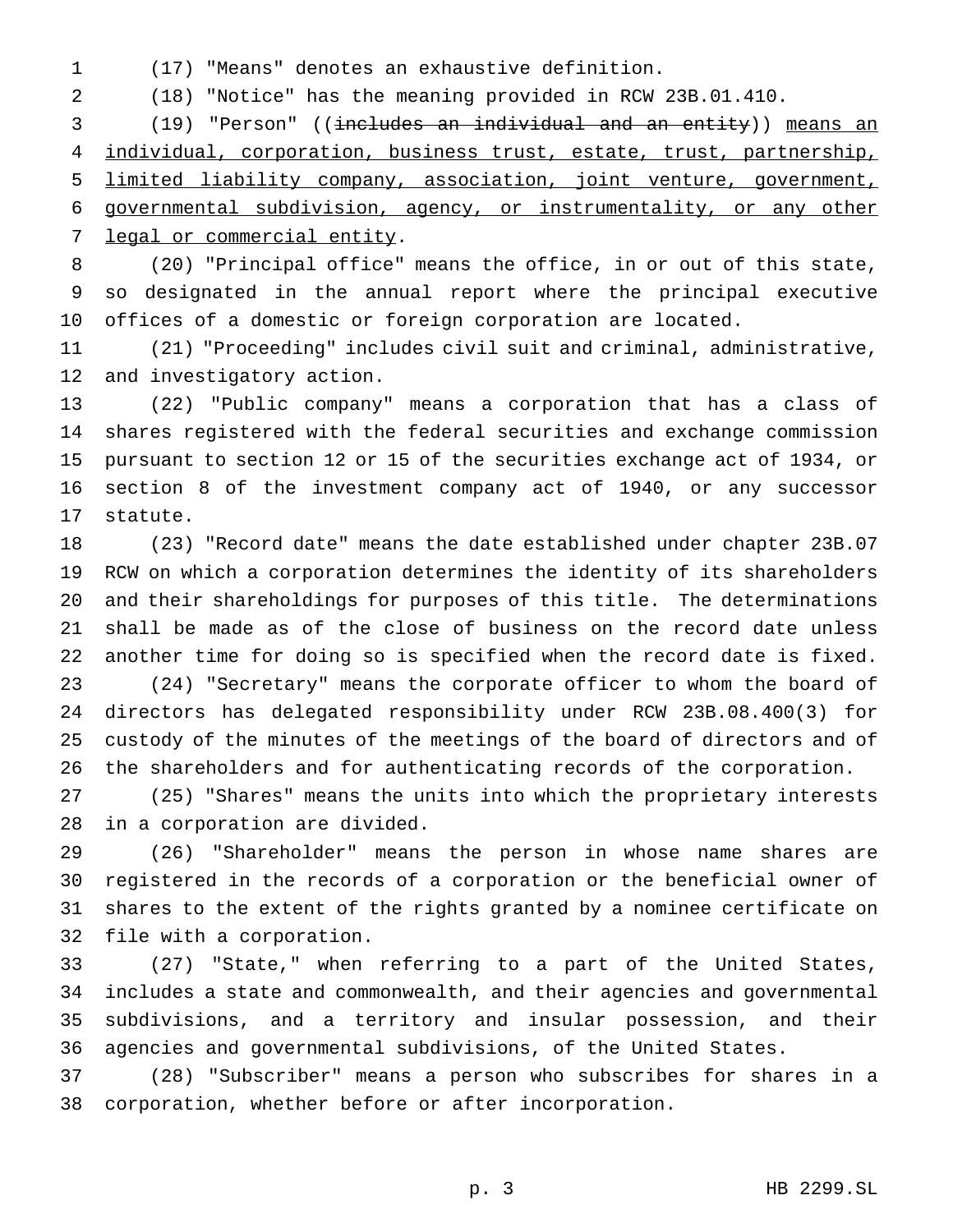(29) "United States" includes a district, authority, bureau, commission, department, and any other agency of the United States.

 (30) "Voting group" means all shares of one or more classes or series that under the articles of incorporation or this title are entitled to vote and be counted together collectively on a matter at a meeting of shareholders. All shares entitled by the articles of incorporation or this title to vote generally on the matter are for that purpose a single voting group.

 **Sec. 2.** RCW 25.10.010 and 1987 c 55 s 1 are each amended to read as follows:

As used in this chapter, unless the context otherwise requires:

 (1) "Certificate of limited partnership" means the certificate referred to in RCW 25.10.080, and the certificate as amended or restated.

 (2) "Contribution" means any cash, property, services rendered, or a promissory note or other binding obligation to contribute cash or property or to perform services, which a partner contributes to a limited partnership in his capacity as a partner.

 (3) "Event of withdrawal of a general partner" means an event that causes a person to cease to be a general partner as provided in RCW 25.10.230.

 (4) "Foreign limited partnership" means a partnership formed under laws other than the laws of this state and having as partners one or more general partners and one or more limited partners.

 (5) "General partner" means a person who has been admitted to a limited partnership as a general partner in accordance with the partnership agreement and named in the certificate of limited partnership as a general partner.

 (6) "Limited partner" means a person who has been admitted to a limited partnership as a limited partner in accordance with the partnership agreement.

 (7) "Limited partnership" and "domestic limited partnership" means a partnership formed by two or more persons under the laws of this state and having one or more general partners and one or more limited partners.

(8) "Partner" means a limited or general partner.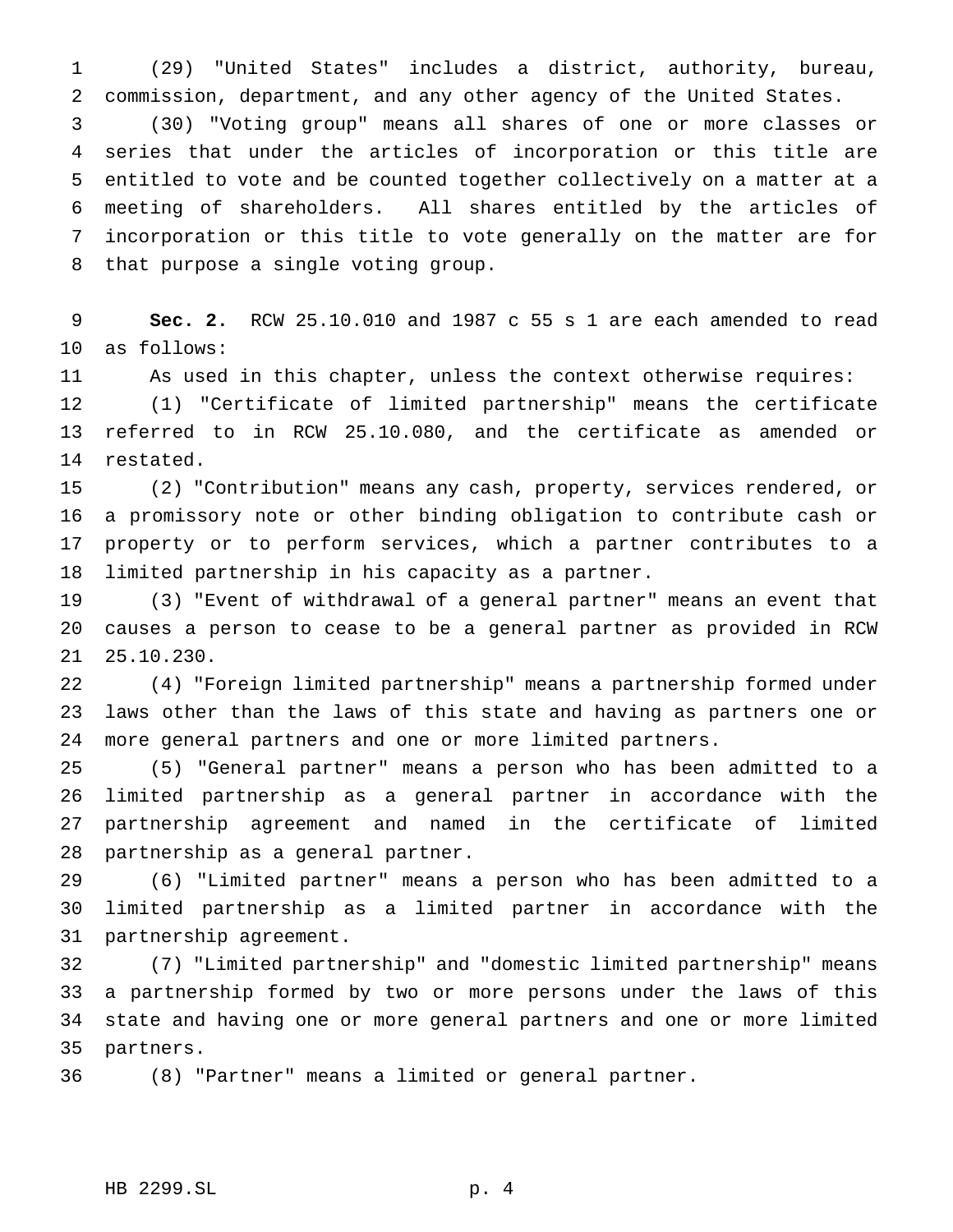(9) "Partnership agreement" means any valid agreement, written or oral, of the partners as to the affairs of a limited partnership and the conduct of its business.

 (10) "Partnership interest" means a partner's share of the profits and losses of a limited partnership and the right to receive distributions of partnership assets.

 (11) "Person" means ((a natural person, partnership, limited partnership (domestic or foreign), trust, estate, association, or 9 corporation)) an individual, corporation, business trust, estate, trust, partnership, limited liability company, association, joint venture, government, governmental subdivision, agency, or 12 instrumentality, or any other legal or commercial entity.

 (12) "State" means a state, territory, or possession of the United States, the District of Columbia, or the Commonwealth of Puerto Rico. (13) "Conforms to law" as used in connection with duties of the secretary of state in reviewing documents for filing under this chapter, means the secretary of state has determined the document complies as to form with the applicable requirements of this chapter.

 (14) "Effective date" means, in connection with a document filing made by the secretary of state, the date which is shown by affixing a "filed" stamp on the documents. When a document is received for filing by the secretary of state in a form which complies with the requirements of this chapter and which would entitle the document to be filed immediately upon receipt, but the secretary of state's approval action occurs subsequent to the date of receipt, the secretary of state's filing date shall relate back to the date on which the secretary of state first received the document in acceptable form. An applicant may request a specific effective date no more than thirty days later than the receipt date which might otherwise be applied as the effective date.

 **Sec. 3.** RCW 25.15.005 and 2000 c 169 s 1 are each amended to read as follows:

As used in this chapter, unless the context otherwise requires:

 (1) "Certificate of formation" means the certificate referred to in RCW 25.15.070, and the certificate as amended.

 (2) "Event of dissociation" means an event that causes a person to cease to be a member as provided in RCW 25.15.130.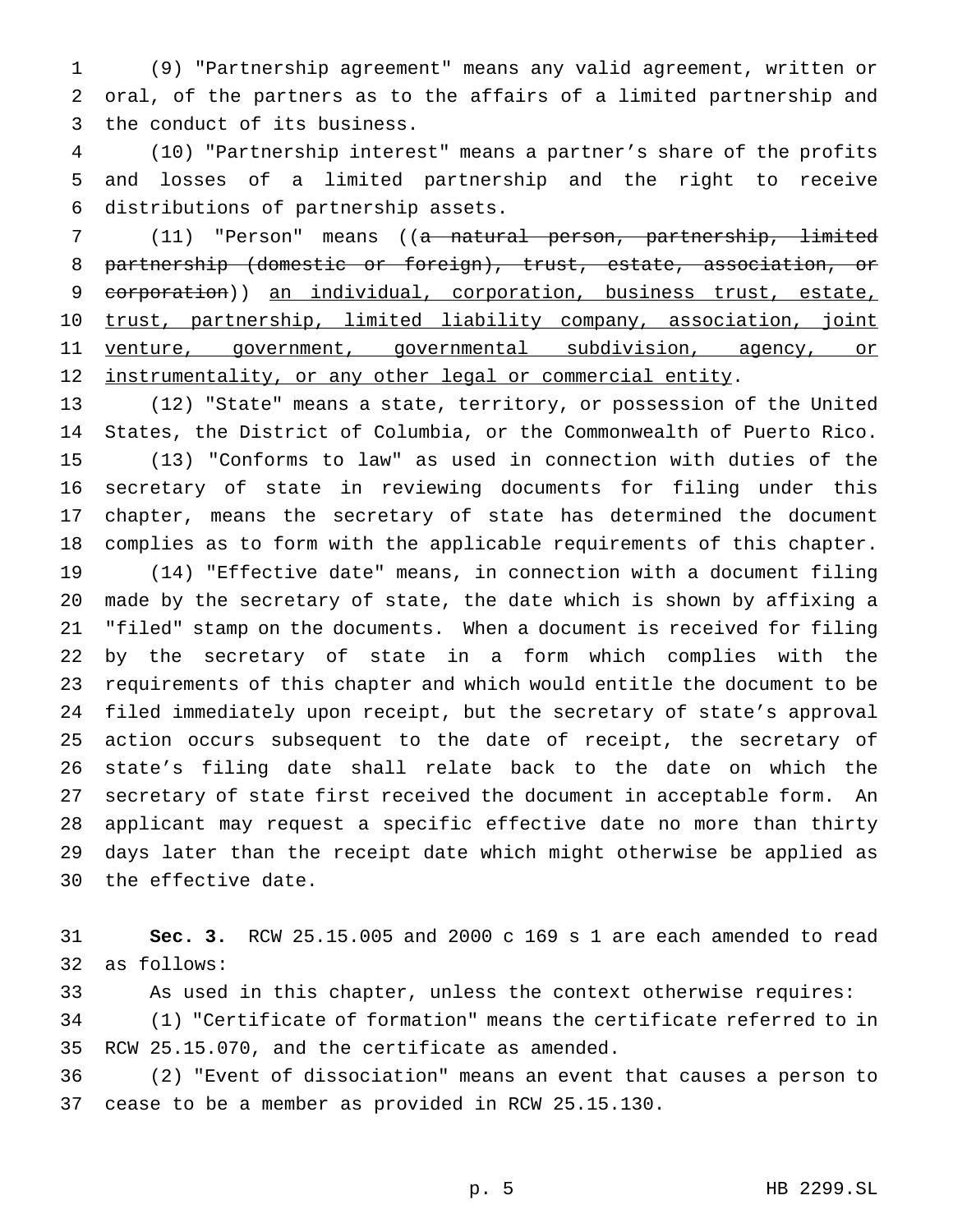(3) "Foreign limited liability company" means an entity that is formed under:

 (a) The limited liability company laws of any state other than this state; or

 (b) The laws of any foreign country that is: (i) An unincorporated association, (ii) formed under a statute pursuant to which an association may be formed that affords to each of its members limited liability with respect to the liabilities of the entity, and (iii) not required, in order to transact business or conduct affairs in this state, to be registered or qualified under Title 23B or 24 RCW, or any other chapter of the Revised Code of Washington authorizing the formation of a domestic entity and the registration or qualification in this state of similar entities formed under the laws of a jurisdiction other than this state.

 (4) "Limited liability company" and "domestic limited liability company" means a limited liability company having one or more members that is organized and existing under this chapter.

 (5) "Limited liability company agreement" means any written agreement of the members, or any written statement of the sole member, as to the affairs of a limited liability company and the conduct of its business which is binding upon the member or members.

 (6) "Limited liability company interest" means a member's share of the profits and losses of a limited liability company and a member's right to receive distributions of the limited liability company's assets.

 (7) "Manager" or "managers" means, with respect to a limited liability company that has set forth in its certificate of formation that it is to be managed by managers, the person, or persons designated in accordance with RCW 25.15.150(2).

 (8) "Member" means a person who has been admitted to a limited liability company as a member as provided in RCW 25.15.115 and who has not been dissociated from the limited liability company.

33 (9) "Person" means ((<del>a natural person, partnership (whether general</del> or limited and whether domestic or foreign), limited liability company, foreign limited liability company, trust, estate, association, corporation, custodian, nominee, or any other individual or entity in 37 its own or any representative capacity)) an individual, corporation, business trust, estate, trust, partnership, limited liability company,